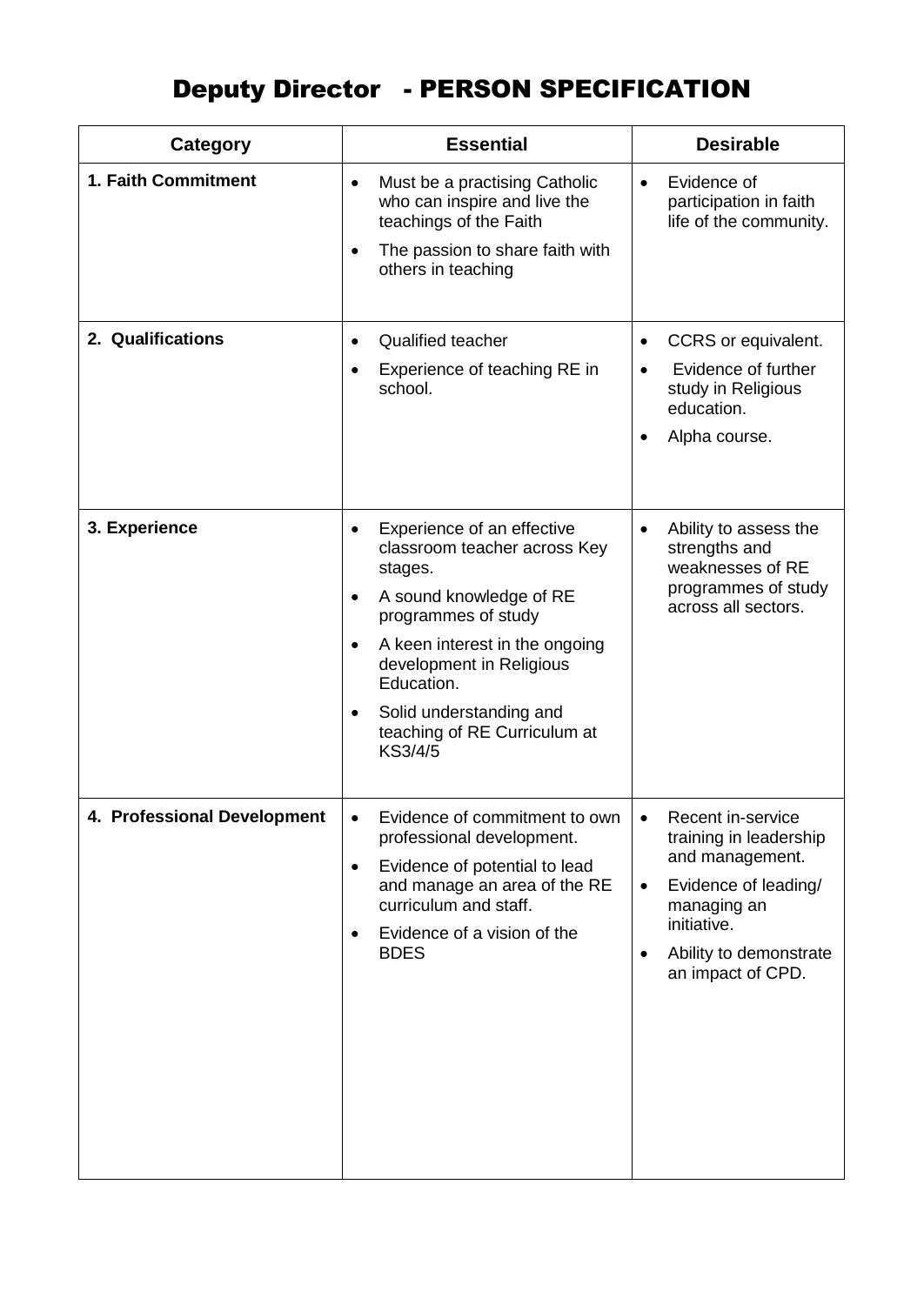| <b>Strategic Leadership</b><br>5. | Ability to share a vision of<br>$\bullet$<br><b>BDES</b> to our Catholic<br>schools/academies.<br>Successful evidence of<br>$\bullet$<br>motivating staff.<br>Evidence of leading a<br>$\bullet$<br>development within RE<br>department and the<br>successful outcome.<br>Ability to demonstrate<br>٠<br>analysis of data. Ability to<br>articulate how to monitor<br>and evaluate RE curriculum<br>and development plans.<br>Evidence of managing<br>$\bullet$<br>curriculum changes.<br>Demonstrate understanding<br>٠<br>of requirements of S48.<br>Demonstrate knowledge of<br>$\bullet$<br>Safeguarding and Health<br>and Safety and GDPR                                                                                                                                | To be able to articulate<br>$\bullet$<br>the BDES strategic plan<br>of Academies and what is<br>required<br>Knowledge of the role of<br>٠<br><b>RE Link</b><br>Governor/Director in a<br>Catholic school. |
|-----------------------------------|-------------------------------------------------------------------------------------------------------------------------------------------------------------------------------------------------------------------------------------------------------------------------------------------------------------------------------------------------------------------------------------------------------------------------------------------------------------------------------------------------------------------------------------------------------------------------------------------------------------------------------------------------------------------------------------------------------------------------------------------------------------------------------|-----------------------------------------------------------------------------------------------------------------------------------------------------------------------------------------------------------|
| 6. Teaching and Learning          | Proven track record of<br>$\bullet$<br>successful teaching and<br>learning and leading to<br>positive improvement<br>A secure understanding of<br>٠<br>the requirement of the<br>curriculum Directory for<br>Religious Education.<br>Knowledge of experience of<br>a range of successful<br>teaching and learning<br>strategies to meet need of<br>students.<br>A secure understanding of<br>$\bullet$<br>assessment strategies and<br>the use of assessment to<br>inform next stage learning in<br>al Key stages<br>Experience of effective<br>$\bullet$<br>monitoring and evaluation of<br>teaching and learning and<br>feedback.<br>Experience of<br>٠<br>characteristics of effective<br>learning environments and<br>key elements of successful<br>behaviour management. | Understanding of<br>٠<br>successful teaching in<br>RE across KS1/2/3/4/5.                                                                                                                                 |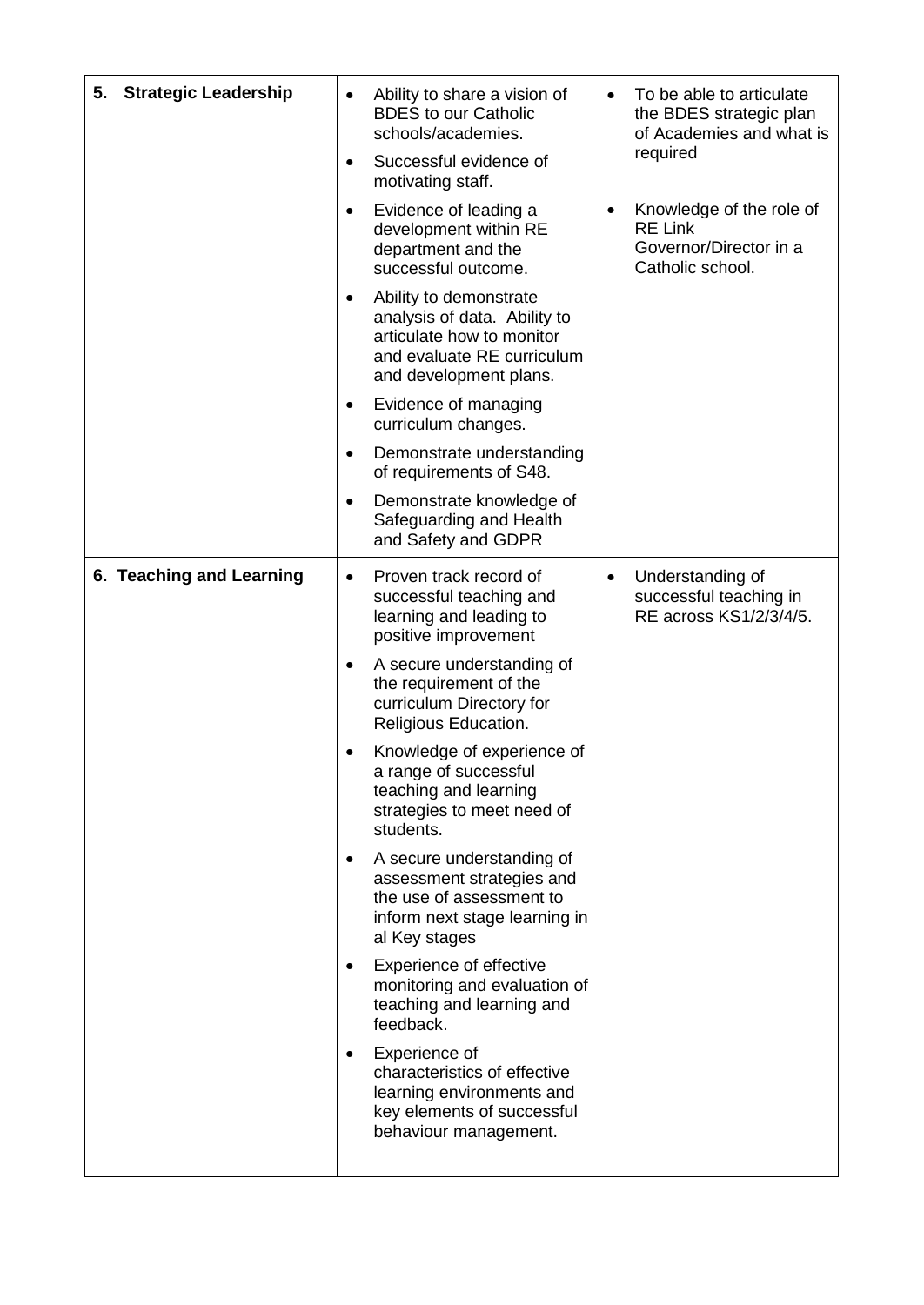| 7. Leading and Managing<br><b>Staff</b>                  | Experience of working with<br>$\bullet$<br>team of RE staff.<br>Evidence of leading events<br>$\bullet$<br>in RE Department.<br>Evidence of leading Inset for<br>$\bullet$<br>RE staff across the Diocese<br>Demonstrate understanding<br>$\bullet$<br>of the purpose of<br>performance management<br>and professional<br>development.                                                                                                                                            | Understanding of finance<br>$\bullet$<br>and resource<br>management.                                                                               |
|----------------------------------------------------------|-----------------------------------------------------------------------------------------------------------------------------------------------------------------------------------------------------------------------------------------------------------------------------------------------------------------------------------------------------------------------------------------------------------------------------------------------------------------------------------|----------------------------------------------------------------------------------------------------------------------------------------------------|
| 8. Accountability                                        | Ability to communicate<br>$\bullet$<br>effectively, orally and in<br>writing to a range of<br>audiences<br>Evidence of use of data for<br>$\bullet$<br>self-evaluation and<br>improvement strategies.<br>Ability to give clear<br>٠<br>information to staff.<br>Secure understanding of<br>$\bullet$<br>strategies for performance<br>management.<br>Demonstrate an awareness<br>of managing<br>underperformance                                                                  | Understanding of the<br>$\bullet$<br>criteria of evaluation of<br>Catholic school.<br>Lead sessions to develop<br>$\bullet$<br>knowledge of staff. |
| <b>Skills, Qualities &amp;</b><br>9.<br><b>Abilities</b> | • High quality teaching skills.<br>• Strong commitment to the<br>mission of a Catholic school.<br>• Commitment to their own<br>spiritual formation and that of<br>pupils and staff<br>• High expectation of pupils'<br>learning and attainment.<br>• Strong commitment to school<br>improvement and raising<br>achievement for all.<br>• Ability to build and maintain<br>good relationships.<br>• Ability to remain positive and<br>enthusiastic when working<br>under pressure. |                                                                                                                                                    |